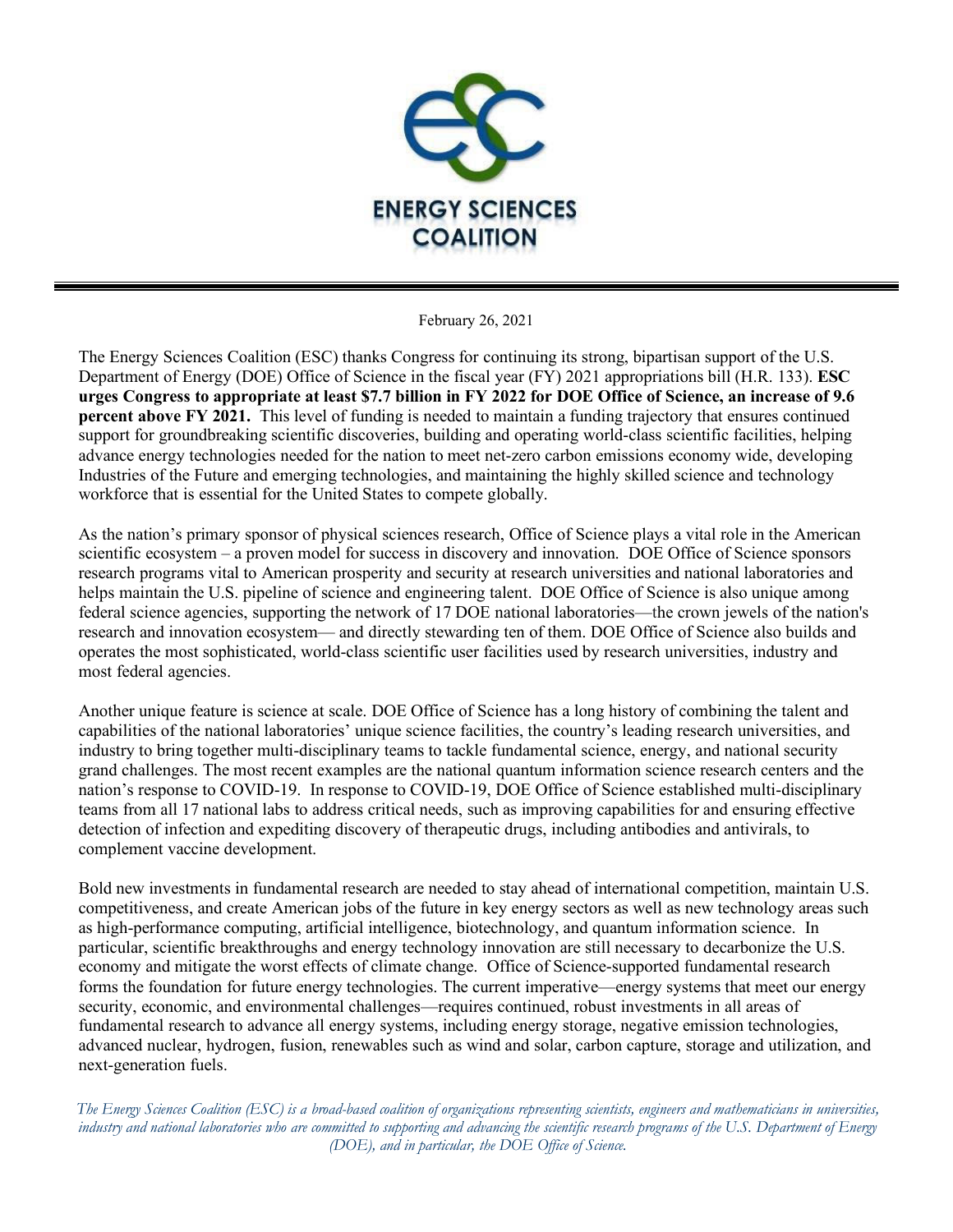Specifically, ESC's funding recommendation is needed to:

- grow core research at national laboratories and research universities in the physical sciences, biological sciences, advanced materials, geosciences, computing and engineering to help develop future energy technologies and fully utilize new and updated world-class facilities and cutting-edge instrumentation, especially with ambitious goals to achieve net-zero emissions economy-wide no later than 2050;
- prepare the next generation of American scientific and engineering talent through competitively awarded grants and significantly expand existing workforce and education programs, such as the DOE Office of Science Graduate Fellowship and Computational Sciences Graduate Fellowship, while also creating new programs to address the nation's growing workforce needs in STEM and energy industries as well as meaningfully tackle issues of broadening participation and diversity, equity, and inclusion;
- accelerate the construction and upgrades of world-class scientific user facilities and maximize operations to support the more than 36,000 researchers from academia, industry and federal agencies that rely on these facilities for their science and engineering pursuits;
- advance new, strategic investments in innovative high-risk, high-reward research areas, such as quantum science and technology; artificial intelligence and scientific machine learning; genomics, biotechnology, and other convergence science; microelectronics; next-generation communications; accelerator and laser systems; and optical detectors, and
- maintain and grow multi-disciplinary centers focused on addressing scientific grand challenges, such as Energy Frontier Research Centers, Bioenergy Research Centers, Energy Innovation Hubs, and national quantum information science research centers as well as artificial intelligence co-design and microelectronics research centers.

To help guide these investments, ESC strongly recommends following the advice on research priorities and infrastructure investments of the six DOE Office of Science federal advisory committees. Since their inception, the Office of Science advisory committees have provided valuable, independent advice on complex scientific and technical issues and they have been essential for engaging the scientific community in open and transparent processes related to user facility planning, assessment, ranking and prioritization. They also help establish consensus across the scientific community on research priorities and goals. Recent examples include the fusion energy and plasma science long-range plan and recommendations on a future U.S. domestic high-performance reactor-based research facility for materials research and other applications.

The United States must maintain its leadership in science, technology and innovation, and the DOE Office of Science plays a pivotal and leading role in addressing this country's energy, national security, and environmental challenges. For these reasons, we urge Congress to provide at least \$7.7 billion for DOE Office of Science in FY 2022. We look forward to working with you in advancing the critical missions of the DOE Office of Science.

Co-chair Co-chair 202-289-7475 202-289-7475

Contacts: Leland Cogliani Carina Marquez-Oberhoffner [leland@lewis-burke.com](mailto:leland@lewis-burke.com) [carina.marquez@wisc.edu](mailto:carina.marquez@wisc.edu)